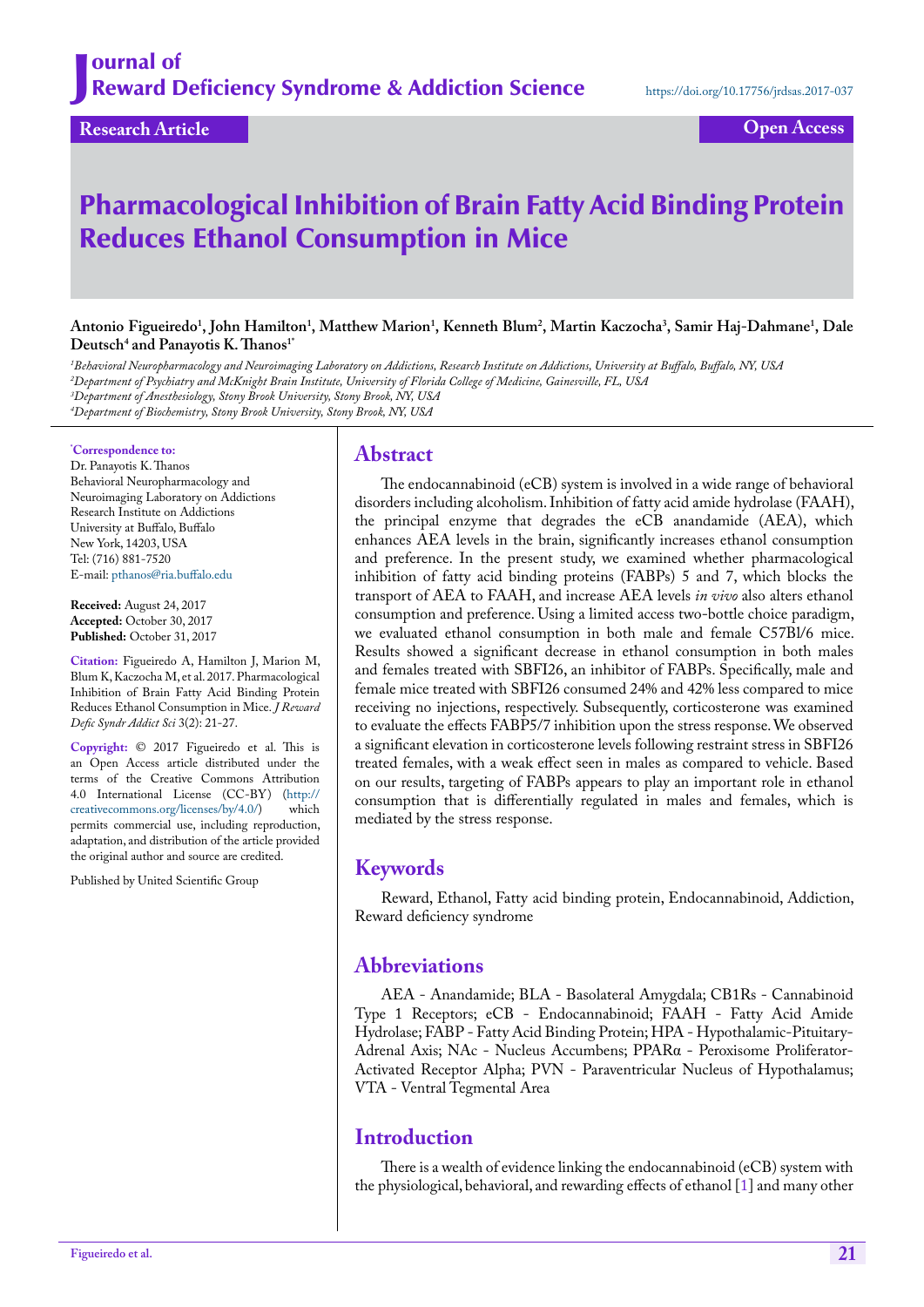abused drugs [[2\]](#page-4-1). eCBs are lipid retrograde messengers that activate cannabinoid type 1 receptors (CB1Rs), ubiquitously expressed in the brain, including brain areas involved in the regulation of reward  $[3]$  $[3]$ . Within the brain reward circuit, activation of CB1Rs regulates the strength and plasticity of glutamate [[4\]](#page-4-3) and GABA synapses [\[5](#page-4-4), [6\]](#page-4-5). Through the regulation of synaptic transmission, eCBs modulate dopamine content in the nucleus accumbens (NAc) in response to ethanol and most other drugs of abuse [\[6](#page-4-5), [7](#page-4-0)]. Blockade or deletion of CB1Rs reduces ethanol drinking behavior in mice [\[8](#page-5-0), [9\]](#page-5-1) with no associated characteristic increases in NAc dopamine release [[10,](#page-5-2) [11](#page-5-3)]. In contrast, stimulation of CB1Rs has been shown to increase ethanol preference [\[12](#page-5-4)], indicating that an increase in eCB signaling facilitates ethanol drinking behaviors; although activation of CB1R in at least one structure of the brain has been shown to reduce ethanol consumption [[13\]](#page-5-5).

*N*-arachidonoylethanolamine (or anandamide/AEA) has been the most thoroughly studied eCB, particularly in ethanol research. Results from numerous studies have shown that inhibition of fatty acid amide hydrolase (FAAH) the primary enzyme that degrades AEA, results in a profound CB1R-dependent influence on the rewarding effects of ethanol in rodents. For instance, in an unrestricted two-bottle choice paradigm, FAAH-/- mice exhibit higher voluntary consumption of and preference for 12-20% ethanol without differences in sucrose/saccharine or quinine intake [[14\]](#page-5-6). This effect was mirrored in mice treated with the FAAH inhibitor URB597 and blocked by CB1R antagonists [\[15](#page-5-7)]. One such study observed these increases only in female FAAH-/- mice  $[16]$  $[16]$ , indicating that the sexual dimorphic effects of the eCB system may contribute to some of the sex-specific effects of ethanol observed in both preclinical and clinical studies [[17\]](#page-5-9). While female wild-type mice typically consume more ethanol than males [[18\]](#page-5-10), no sex differences are observed in CB1-/ mice [[10\]](#page-5-2).

Emerging evidence has identified fatty acid binding proteins (FABPs) as intracellular chaperones of AEA. FABP5 is distributed at low levels throughout the whole brain and mainly found in neurons and glia cells, while FABP7 is mainly in glia cells localized at moderate levels in the olfactory bulb, dentate gyrus, and cerebellum and low levels throughout the rest of the brain [[19\]](#page-5-11). Their inhibition or deletion blocks the transport of AEA from the plasma membrane to FAAH [[20\]](#page-5-12), thereby significantly increasing its availability in tissues where these FABPs are present [\[21](#page-5-13)[-23](#page-5-14)]. Given that FABPs 5 and 7 are predominant in the brain [\[23](#page-5-14)], SBFI26 (a FABP5/7 inhibitor) may be advantageous over FAAH inhibitors like URB597 due to the fact that AEA elevation is more localized to the brain. Mice treated with SBFI26 and FABP5/7-/- mice display CB1R-dependent analgesic and anti-inflammatory reactions to a range of insults  $[21-23]$  $[21-23]$  $[21-23]$ . However, it is presently unknown whether inhibition of FABP5 and 7 influence the intake of commonly abused drugs such as ethanol.

A major caveat of compounds that manipulate the eCB pathways is the complexity of these pathways themselves (for a review, see Nicolussi and Gertsch [\[24\]\)](#page-5-15). AEA degradation is not exclusive to FAAH [[5\]](#page-4-4), and FAAH is also known

to degrade other fatty acid amides including the NAEs *N*-palmitoylethanolamine (PEA) and *N*-oleoylethanolamine (OEA). FABP5 has been shown to carry these two NAEs to the nucleus where they bind peroxisome proliferator-activated receptor alpha (PPARα) [[25\]](#page-5-16) and regulate gene transcription [[26\]](#page-5-17). All of these ligands and receptors have been shown to be implicated in the control of ethanol consumption [[26-](#page-5-17) [28](#page-5-18)]; however, the precise mechanism underlying these effects remains elusive.

Endocannabinoid signaling is also heavily involved in regulating stress, via the hypothalamic-pituitary-adrenal (HPA) axis. The tonic activation of CB1 by AEA helps restrain the activation of HPA axis through inhibitory neurons projecting to the paraventricular nucleus of the hypothalamus (PVN) [[29,](#page-5-19) [30\]](#page-5-20). Previous studies have shown that elevated levels of AEA, due to inhibition of FAAH, can dampen the effects of stressors, thereby reducing corticosterone release [[31\]](#page-5-21). Conversely, administration of CB1 antagonist prior to restraint stress exposure potentiated the release of corticosterone in mice [[32\]](#page-5-22). Stressors have a large impact on voluntary ethanol consumption. Previous studies show decreases in ethanol consumption in C57BL/6J mice when exposed to restraint, tail suspension, foot shock, and tail pinch stress [[33\]](#page-5-23).

The present study examined whether FABP5 and FABP7 are involved in mediating ethanol consumption behavior. We hypothesized that mice treated with the FABP5/7 inhibitor would show increases in ethanol consumption, similar to previous data in mice treated with FAAH inhibitors. Lastly, given the increases in brain levels of AEA due to SBFI26, we examined how SBFI26 affects corticosterone release and the role it may play in regulating ethanol intake.

# **Methodology**

### **Subjects**

9 week old C57Bl/6 mice (n = 48, 25 g for males, n = 48, 20 g for females) were purchased from Taconic (Hudson, NY) and singled housed in a temperature (22 °C) and humidity controlled room on a reverse 12 hour light cycle (9:00- 21:00). All mice were handled and habituated to their new environment for a period of 1 week. Food and water were provided *ad libidum*. Body weight and food intake were also monitored daily. All mice began testing at 10 weeks of age. All procedures followed the National Institutes of Health Guidelines for the Care and Use of Laboratory Animals and were approved by the University at Buffalo Institutional Animal Care and Use Committee.

### **Drug**

The FABP inhibitor SBFI26 was synthesized as in [[21\]](#page-5-13). The SBFI26 drug was dissolved in a 4% DMSO, 10% Kolliphor EL, 86% saline solution and made daily, prior to administration. SBFI26 was administered at a dose of 20 mg/kg, as this dose has been previously demonstrated to significantly elevate brain levels of AEA in mice [[23\]](#page-5-14).The vehicle group received the same vehicle solution without the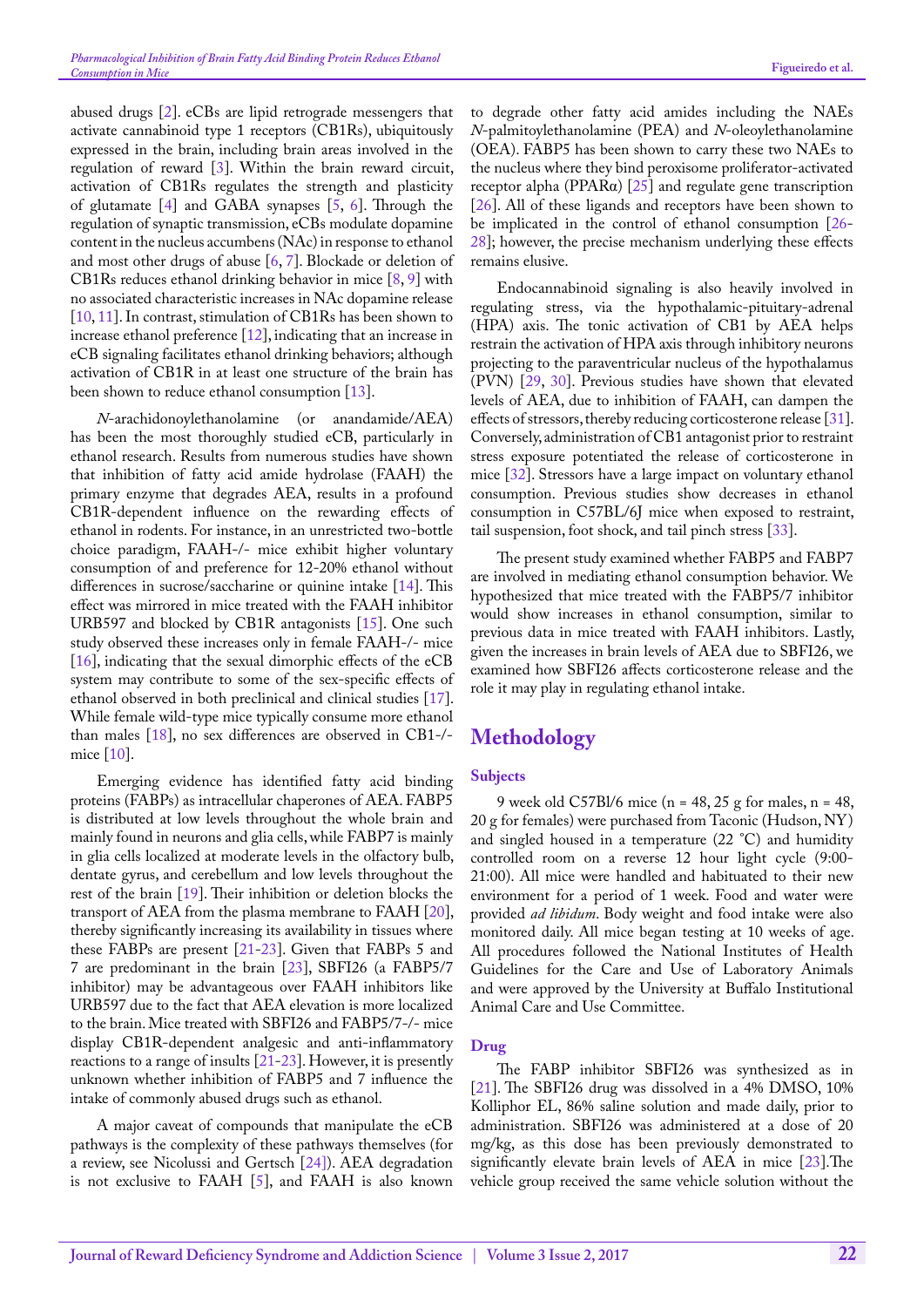drug. Injections were administered intraperitoneally daily, at a volume of 10 μl/g body weight, immediately before the mice received bottles. Ethanol bottles were prepared by diluting 200 proof ethanol (Pharmaco-AAPER, Brookfield, CT) with distilled water to the desired concentration of either 3%, 6%, or 12% (v/v).

#### **Drinking in the dark paradigm**

The drinking in the dark procedure, implemented by [[34\]](#page-5-24), was used for this experiment. Mice were given access to two Falcon tube bottles, one with water and the other with ethanol. The first three trials were for the purpose of habituating the mice to this paradigm, starting at a concentration of 3% ethanol for three days, followed by 6% for another three days, continuing to 12% ethanol. Trial 3 was used as the baseline consumption for ethanol at 12%. During trials 4–6, the mice were still given 12% ethanol but they were either given an injection of the vehicle or SBFI26 or they were not given an injection at all. Bottles were given one hour into their dark cycle, left for 6 hours, and weighed immediately afterwards. A single water bottles was returned immediately following the removal of the bottles. Ethanol and water intake, along with food and body weights, were recorded daily. All bottles were washed and refilled in between each trail. A dummy bottle for both ethanol and water was placed in an empty cage to account for spillage or evaporation. The amount consumed was calculated by subtracting the amount lost from the dummy from the total amount consumed.

#### **Corticosterone analysis**

Prior to sacrifice, mice received their respective injections and were either physically restrained or remained in their home cage. Injections were performed 2 hours prior to being anesthetized. This was done so that the SBFI26 drug would produce peak raises in anandamide at 90 minutes [\[23](#page-5-14)] which is during the middle of the restrained period). The stress group was physically restrained in a Falcon tube for 30 minutes to produce peak corticosterone levels [\[35](#page-5-25)]. The tubes contained multiple holes, providing ventilation for the mice. Following anesthesia with isoflurane, blood was removed via cardiac puncture and allowed to clot for 30-45 minutes before being spun at 800 x g at 4 °C for 15 minutes. Serum was stored at -80 °C until analysis with an IBL Mouse/Rat Corticosteroid ELISA Kit (REF IB79175).

#### **Statistical analysis**

Ethanol dosages were calculated based on total grams of ethanol consumed over daily body weights. Grams of ethanol consumed was calculated based off the percent ethanol in solution and the volume of solution consumed. Preference for ethanol was evaluated by dividing the volume of ethanol solution consumed by the total combined fluid volume consumed per subject per day. Three-day means of the (+) SBFI26 trial were compared to baseline (trial 4-6) means. The Grubbs tests was performed to identify outliers prior to running statistics. Statistical significance was set at  $\alpha = 0.05$ . All statistics and graphing were conducted using SigmaPlot 11.0 (Systat Software Inc., San Jose, CA).

### **Results**

#### **Consumption**

A three-way repeated measures ANOVA was conducted to examine the effects of Sex [Male, Female], Treatment [Control, Vehicle, SBFI26] over the course of Trial [Baseline, Test] on voluntary ethanol consumption [\(Figure 1](#page-2-0)). Significant effects were observed for Sex  $[F(1,88) = 34.609, p < 0.001]$ , Treatment [*F*(2,88) = 4.613, *p* < 0.05], Trial [*F*(1,88) = 77.02,  $p < 0.001$ ], Trial x Sex [ $F(1,88) = 12.714$ ,  $p < 0.001$ ] and Trial X Treatment [*F*(1,88) = 10.042, *p* < 0.001]. Post-hoc tests using Tukey's HSD showed females to consume 35% (*p* < 0.001) more than males, overall. The male SBFI26 treated mice consumed 29% less during the test trial compared to baseline ( $p < 0.05$ ). The female vehicle group consumed 30% less during the test trial compared to baseline ( $p < 0.001$ ). Similarly, the female SBFI26 group consumed 47% less during the test trial compared to baseline ( $p < 0.001$ ). During the test trial, the female SBFI26 treated mice consumed 41% less than the control treated mice ( $p < 0.001$ ). No significant difference was seen between the control and vehicle group during the test trial.



<span id="page-2-0"></span>A three-way repeated measures ANOVA was also conducted to examine the effects of Sex [Male, Female], Treatment [Control, Vehicle, SBFI26] over the course of Trial [Baseline, Test] on food consumption, water consumption, and total fluid consumption. A main effect was seen in food consumption (data not shown) for Sex  $[F(1,89) = 80.985, p \leq 10^{-19}]$ 0.001], where females consumed more food than males.

A main effect was seen in water consumption (data not shown) for Sex x Group  $[F(2,90) = 10.58, p < 0.001]$  and Trial  $[F(1,90) = 20.1532, p < 0.001]$ . Water consumption increased between during the testing period compared to baseline. Post-hoc tests using Tukey's HSD revealed control females consumed more water compared to control males (p < 0.001). Control females also consumed more water during the test period than the female vehicle group ( $p < 0.001$ ) as well as the female SBFI26 group ( $p < 0.001$ ).

Main effects in total fluid consumption (data not shown) were found for Sex  $[F(1,90) = 31.458, p < 0.001]$ , Treatment  $[F(1,90) = 7.432, p < 0.01]$ , Sex x treatment  $[F(2,90) = 14.678$ ,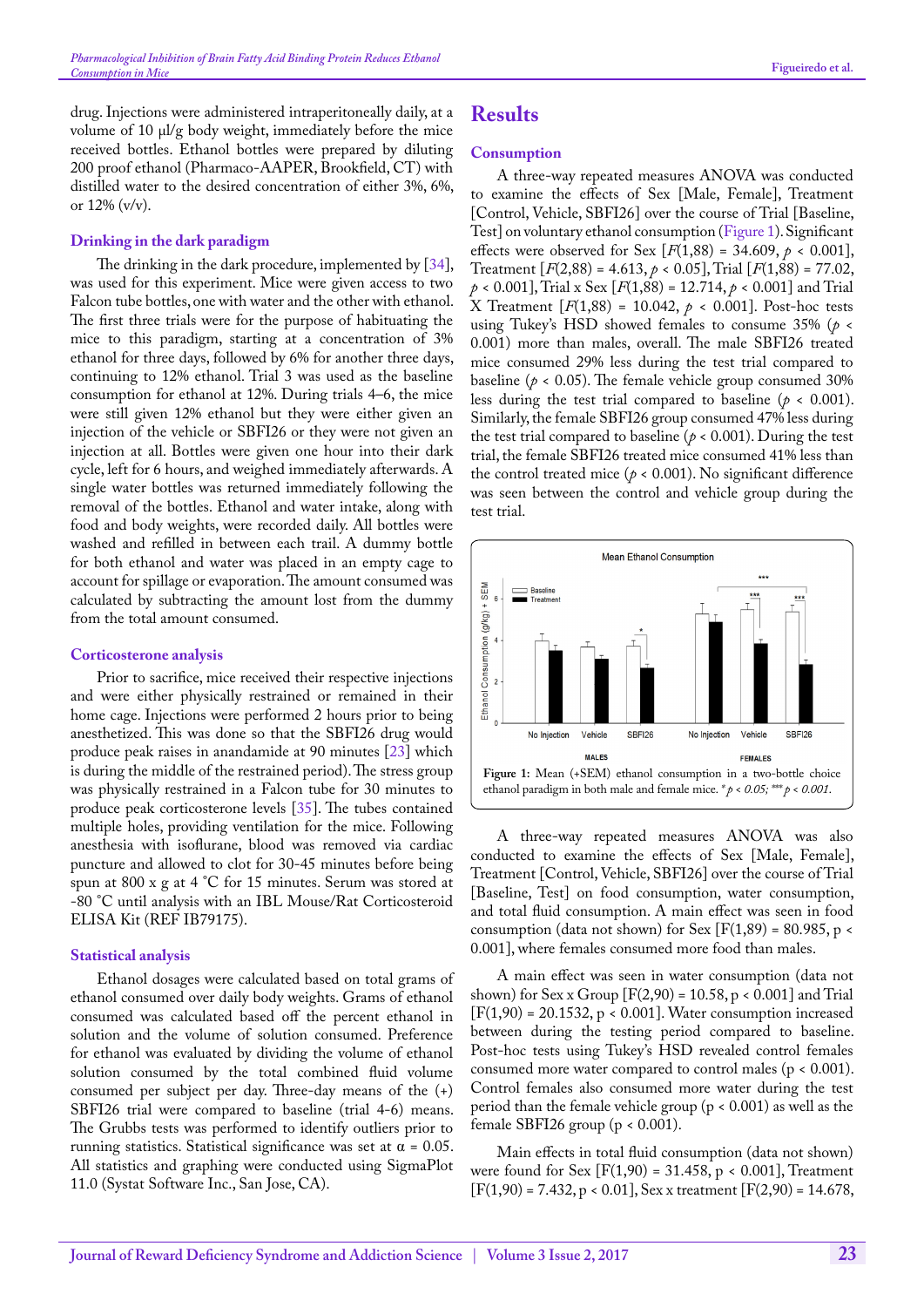p < 0.001], Trial [F(1,90) = 9.108, p < 0.05], Trial x Sex F(1,90)  $= 5.454$ , p < 0.05], Trial x treatment [F(2,90) = 5.931, p < 0.05], and Trial x Sex x treatment  $[F(2,90) = 8.042, p < 0.001]$ . Control female consumption during test was greater compared to the female vehicle group (p < 0.001) and the female SBFI26 group (p < 0.001). The female SBFI26 group consumed more during the test period compared to baseline, while the control and vehicle groups did not show this difference between phases (*p* < 0.001). Moreover, control females consumed more during baseline than control males; the same was also true during the test period ( $p < 0.001$ ).

### **Ethanol preference**

A three-way repeated measures ANOVA was also used with the same factors above to examine changes in preference for the (12%) ethanol bottle. Significant main effects were found for Sex  $[F(1,88) = 39.661, p \times 0.001]$  and Sex x Treatment  $[F(2,88) = 9.804, p < 0.001]$ . In the male SBFI26 treated mice, preference for ethanol decreased by 31% during the treatment compared to baseline preference ( $p < 0.001$ ). No other groups showed changes in preference.

### **Corticosterone**

Two separate two-way ANOVAs were used to assess the effects of Sex [Male, Female], Treatment [Vehicle, SBFI26] under basal conditions and after 30 minutes of physical restraint on corticosterone levels. Significant effects were observed in Treatment  $[F(1,26) = 5.99, p < 0.05;$  [Figure 2](#page-3-0)] within physical restraint conditions. Post-hoc comparisons revealed a group difference in female (p < 0.05), while males had a weaker, non-significant effect ( $p = 0.17$ ). No significant difference was seen under basal conditions for Sex [Male, Female] nor among Treatment [Vehicle, SBFI26].



### <span id="page-3-0"></span>**Discussion**

Over the past few decades considerable attention has been given to the role of the eCB system in controlling drug intake and addiction, including ethanol addiction. Others have demonstrated that FAAH inhibition as well as FAAH gene deletion leads to significant increases in ethanol preference and consumption [[14,](#page-5-6) [15\]](#page-5-7). These behavioral effects have been attributed to AEA-mediated activation of a CB1Rs. Dopaminergic projections from the ventral tegmental area (VTA) to the NAc play a critical role in reward processing, with increases in NAc dopamine levels leading to positive reinforcement. CB1R agonists, like AEA, increase DA levels in NAc in a CB1R-dependent manner, thereby increasing the reinforcing effects of ethanol. Whereas obstruction of CB1Rs in the VTA, as well as NAc, decreases ethanol selfadministration and ethanol consumption (for a review see [[36\]](#page-5-26)). Accordingly, inhibition of FABP5 and 7, which enhances AEA levels should increase ethanol consumption and preference. Surprisingly, in the current study, we find that unlike FAAH inhibition, the inhibition of FABP5 and 7 decreased both the preference and consumption of ethanol in mice, indicating either an unknown mechanism of the SBFI26 drug or FABPs. These results suggest that the inhibition of FABP5 and 7 may be hindering AEA ability to interact with CB1Rs, despite the elevated levels of the neurotransmitter.

Preference for ethanol in males was significantly decreased by 31% after receiving the SBFI26 drug, whereas preference in females decreased by 18%. Ethanol consumption decreased in both males and females. Compared to a baseline, male mice receiving SBFI26 showed a 26% decrease in ethanol consumption. Within the SBFI26 treated mice, females showed a 47% decrease in ethanol consumption during the treatment. While females typically consume more ethanol than males under normal conditions, it seems that the impact of repeated daily injections diminished female consumption to the point where it was similar to the males. The female vehicle group showed a reduction in their ethanol intake by 22% compared to the control group, which was not significant. However, females receiving the SBFI26 drug showed a significant 42% decrease in consumption when compared to the control. As previously mentioned, CB1Rs are important to the sexdependent differences seen between males and females, with respects to ethanol consumption. If the inhibition of FABP5 and 7 is hindering AEA ability to interact with CB1Rs, then sex-dependent differences would be eliminated, as seen in CB1-/- male and female mice [\[10](#page-5-2)]. However, it remains unclear why the decrease in consumption due to vehicle alone was able to eliminate sex differences. Since the control groups were not restrained daily and given an injection, it is possible that this decrease in the vehicle group may be due to the impact of stress. Previous studies have demonstrated that restraint stress significantly decreased ethanol consumption without producing a sex-dependent effect [[33\]](#page-5-23).

Under basal physiologically conditions, AEA signalling within the basolateral amygdala (BLA) inhibits glutamatergic transmission and the activation of the PVN through transsynaptic pathways within the amygdala [[30\]](#page-5-20). This will, at least in part, reduce the initiation of the stress response. Exposure to stress increases the FAAH activity, thereby reducing levels of AEA and enhancing glutamatergic transmission onto BLA neurons, which mediate stress responses [[29\]](#page-5-19). Corticosterone levels were examined in non-stressed and stressed animals between treatment with either a vehicle or SBFI26 injection. We expected that since SBFI26 have been shown to increase AEA levels, a decrease in stress-induced corticosterone would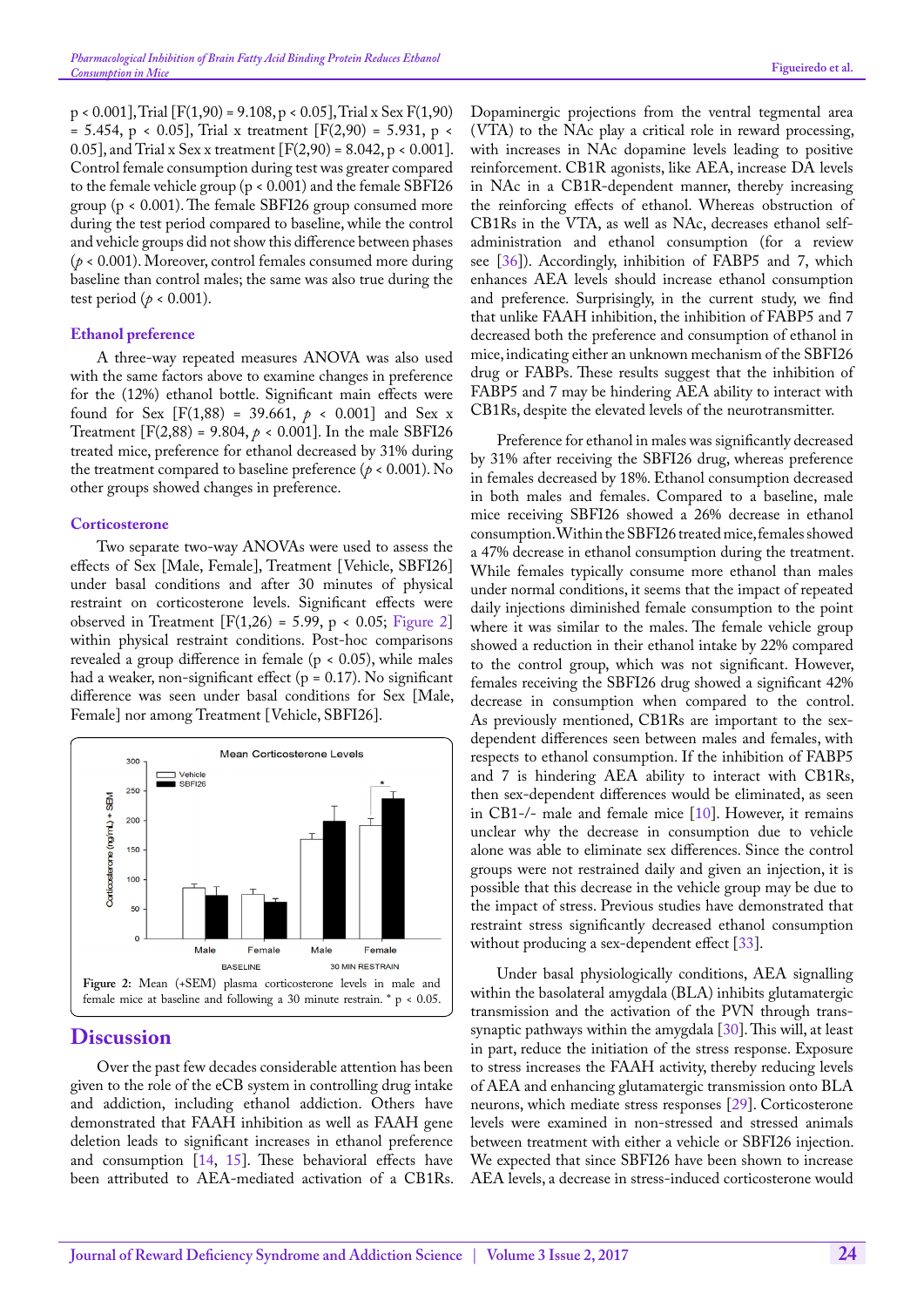be seen. Unexpectedly, females injected with SBFI26 showed a 24% increase in corticosterone levels following restrain stress. A weak effect was seen in males receiving SBFI26, exhibiting an 18% increase in corticosterone. While this difference is not significant, further investigation may be required. Taken together, these results support the claim that the decreases in ethanol consumption may have been stress related. Palmer and colleagues have demonstrated that mice overexpressing CRF, which is released due to the activation of the PVN [[30\]](#page-5-20), showed decreased ethanol consumption and increased ethanol sensitivity [\[37](#page-5-27)]. While the exact mechanism is unclear, the increased corticosterone response could explain the decrease in consumption of ethanol.

FABPs have also been reported to transport endocannabinoids to other targets such as the vanilloid receptor 1 (TRPV1) [\[22](#page-5-28)]. AEA is a ligand for the TRPV1 receptor. Deletion of TRPV1 has been shown to increase ethanol consumption [[27\]](#page-5-29). If TRPV1 activation has an opposing role to CB1Rs, as purposed by Blednov and colleagues, the elevated AEA could have caused the decrease in consumption via a TRPV1-dependent mechanism. Recently, Peng and colleagues examined the mechanism underlying the analgesic properties of SBFI26. It was reported that no CB1-mediated effects were observed, despite the elevated AEA levels reported after intracerebroventricular administration of the inhibitor [[38\]](#page-5-30). It was suggested that inhibition of FABPs may interfere with the delivery of endocannabinoids to CB1Rs. Others have speculated that eCB transporters like FABPs are necessary to transport AEA to the cell membrane to be released from the cell either through facilitated diffusion across the plasma membrane or mediated by a putative eCB membrane transporter (see review Nicolussi and Gertsch [[24\]](#page-5-15)).

Interrupting the delivery of AEA to CB1Rs, could explain why the elevated AEA did not facilitate the CB1R-mediated increase in ethanol consumption similar to what is observed when FAAH is inhibited or knockout. As previously stated, interaction with CB1Rs in the BLA is crucial to the feedback regulation of the HPA axis. Studies have shown that antagonism of the CB1 receptor leads to elevated corticosterone and delays the negative feedback response of the HPA axis [\[32](#page-5-22), [39](#page-5-31)[-41](#page-6-0)]. If FABPs mediate the transport of AEA to membrane CB1 receptors, inhibition of FABPs may have a similar effect to what others have found showing increased corticosterone levels as a result of CB1 antagonism in the BLA. Moreover, the decreased activation of CB1Rs would result in decreases in NAc dopamine levels consequently preventing the reinforcing effects of ethanol. Nevertheless, the biological and behavioral effects of SBFI26 are still not well known and therefore it is possible that these results are due a side effect not yet discovered.

### **Conclusion**

The eCB system is clearly tied in the regulation of rewardrelated behavior, ethanol consumption and potentially in reward deficiency syndrome [\[42](#page-6-1)]; however, relatively little is known about these interactions (for a review, see [\[5](#page-4-4), [43\]](#page-6-2). The

current study has demonstrated that the administration of FABP5/7 inhibitor, SBFI26, decreased consumption in both males and females by 24% (*p* < 0.05) and 42% (*p* < 0.001) less when compared to the group receiving no injections. The reduction in consumption seen in the vehicle group indicates that that the reduction in ethanol consumption may be stress mediated. Corticosterone analysis shows that SBFI26 elevated corticosterone by 18% in males and 24% females, suggesting that FABP 5/7 inhibition increases sensitivity to stressors. Given its relatively recent creation and synthesis, there is still a great deal that is unknown with reference to both the biological and behavioral effects of SBFI26. Although SBFI26 has been demonstrated to possess anti-inflammatory and pain relieving effects [\[23](#page-5-14)] the degree to which this drug can alter reward related behavior remains to be fully elucidated.

# **Conflict of Interest Statement**

The authors declare that the research was conducted in the absence of any commercial or financial relationships that could be construed as a potential conflict of interest.

# **Author Contributions**

Preparation of manuscript: AF, JH, PT, MM; Performing Experiments: AF, JH, MM.

# **Acknowledgments**

This research was funded by the NY Research Foundation (RIAQ0940) and the NIH (DA035923 and DA035949). We thank Steve Gonzalez for help with animal care.

### **References**

- <span id="page-4-0"></span>1. [Pava MJ, Woodward JJ. 2012. A review of the interactions between](https://www.ncbi.nlm.nih.gov/pubmed/22459871)  [alcohol and the endocannabinoid system: implications for alcohol](https://www.ncbi.nlm.nih.gov/pubmed/22459871)  [dependence and future directions for research.](https://www.ncbi.nlm.nih.gov/pubmed/22459871) *Alcohol* 46(3): 185-204. https://doi.org/10.1016/j.alcohol.2012.01.002
- <span id="page-4-1"></span>2. [Onaivi ES. 2008. An endocannabinoid hypothesis of drug reward](https://www.ncbi.nlm.nih.gov/pubmed/18991888)  [and drug addiction.](https://www.ncbi.nlm.nih.gov/pubmed/18991888) *Ann N Y Acad Sci* 1139: 412-421. https://doi. org/10.1196/annals.1432.056
- <span id="page-4-2"></span>3. [Egertová M, Cravatt BF, Elphick MR. 2003. Comparative analysis of](https://www.ncbi.nlm.nih.gov/pubmed/12770562)  [fatty acid amide hydrolase and cb1 cannabinoid receptor expression in](https://www.ncbi.nlm.nih.gov/pubmed/12770562)  [the mouse brain: evidence of a widespread role for fatty acid amide](https://www.ncbi.nlm.nih.gov/pubmed/12770562)  [hydrolase in regulation of endocannabinoid signaling.](https://www.ncbi.nlm.nih.gov/pubmed/12770562) *Neuroscience* [119\(2\): 481-496.](https://www.ncbi.nlm.nih.gov/pubmed/12770562) https://doi.org/10.1016/S0306-4522(03)00145-3
- <span id="page-4-3"></span>4. [Haj-Dahmane S, Shen RY. 2010. Regulation of plasticity of glutamate](https://www.ncbi.nlm.nih.gov/pubmed/20498231)  [synapses by endocannabinoids and the cyclic-AMP/protein kinase A](https://www.ncbi.nlm.nih.gov/pubmed/20498231)  [pathway in midbrain dopamine neurons.](https://www.ncbi.nlm.nih.gov/pubmed/20498231) *J Physiol* 588(Pt 14): 2589- [2604.](https://www.ncbi.nlm.nih.gov/pubmed/20498231) https://doi.org/10.1113/jphysiol.2010.190066
- <span id="page-4-4"></span>5. [Ueda N, Tsuboi K. 2012. Discrimination between two](http://www.sciencedirect.com/science/article/pii/S1074552112001445)  [endocannabinoids.](http://www.sciencedirect.com/science/article/pii/S1074552112001445) *Chem Biol* 19(5): 545-547. https://doi.org/10.1016/j. chembiol.2012.05.001
- <span id="page-4-5"></span>6. [Wang H, Lupica CR. 2014. Release of endogenous cannabinoids](https://www.ncbi.nlm.nih.gov/pubmed/24495779)  [from ventral tegmental area dopamine neurons and the modulation of](https://www.ncbi.nlm.nih.gov/pubmed/24495779)  synaptic processes. *[Prog Neuropsychopharmacol Biol Psychiatry](https://www.ncbi.nlm.nih.gov/pubmed/24495779)* 52: 24-27. https://doi.org/10.1016/j.pnpbp.2014.01.019
- 7. [Serrano A, Parsons LH. 2011. Endocannabinoid influence in](https://www.ncbi.nlm.nih.gov/pubmed/21798285)  [drug reinforcement, dependence and addiction-related behaviors.](https://www.ncbi.nlm.nih.gov/pubmed/21798285)  *Pharmacol Ther* [132\(3\): 215-241.](https://www.ncbi.nlm.nih.gov/pubmed/21798285) https://doi.org/10.1016/j. pharmthera.2011.06.005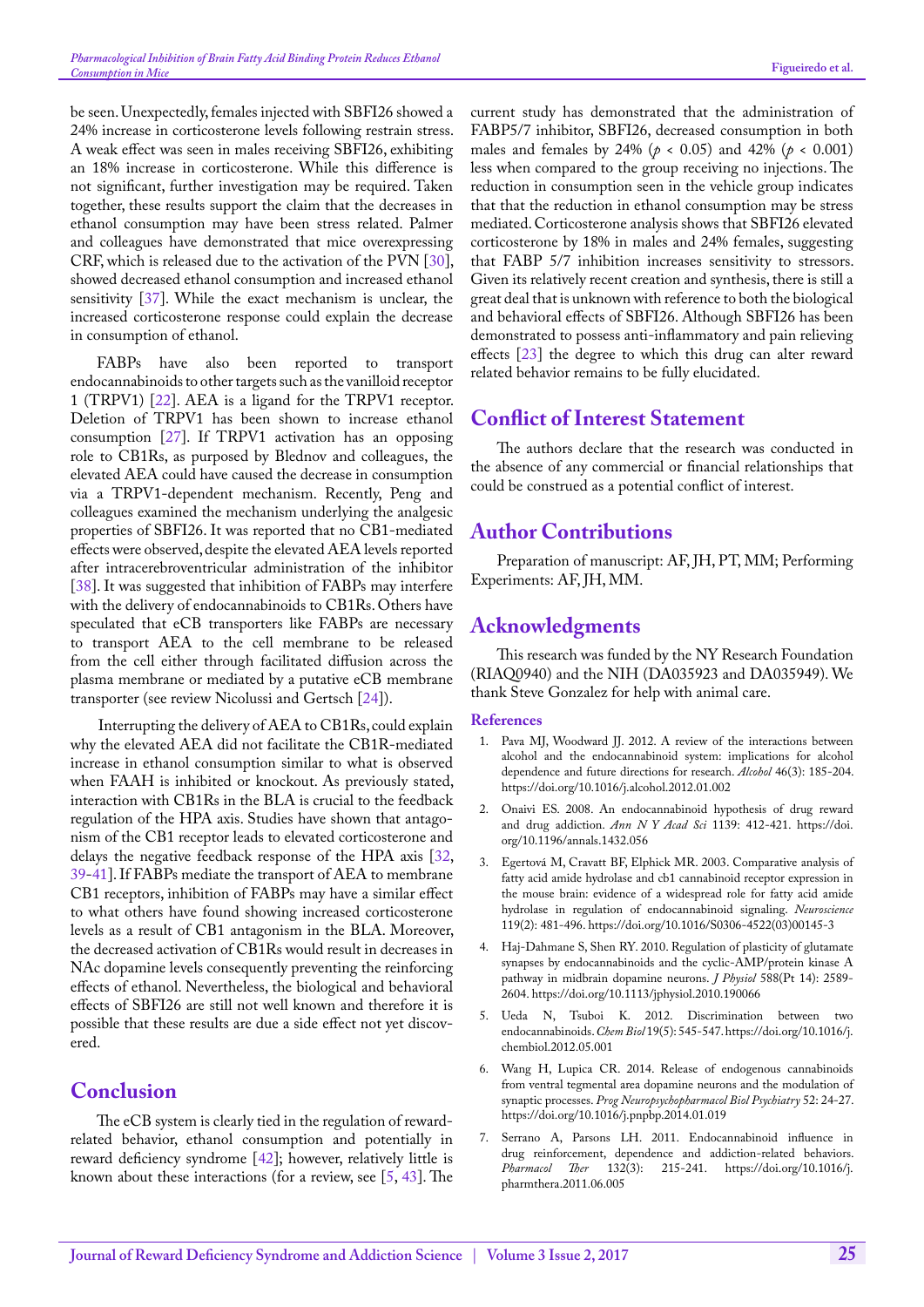- <span id="page-5-0"></span>8. [Arnone M, Maruani J, Chaperon F, Thiébot MH, Poncelet M, et al. 1997.](https://www.ncbi.nlm.nih.gov/pubmed/9272766)  [Selective inhibition of sucrose and ethanol intake by SR 141716, an](https://www.ncbi.nlm.nih.gov/pubmed/9272766)  [antagonist of central cannabinoid \(CB1\) receptors.](https://www.ncbi.nlm.nih.gov/pubmed/9272766) *Psychopharmacology (Berl)* [132\(1\): 104-106.](https://www.ncbi.nlm.nih.gov/pubmed/9272766)
- <span id="page-5-1"></span>9. [Thanos PK, Dimitrakakis ES, Rice O, Gifford A, Volkow ND. 2005.](https://www.ncbi.nlm.nih.gov/pubmed/16140402)  [Ethanol self-administration and ethanol conditioned place preference](https://www.ncbi.nlm.nih.gov/pubmed/16140402)  [are reduced in mice lacking cannabinoid CB1 receptors.](https://www.ncbi.nlm.nih.gov/pubmed/16140402) *Behav Brain Res* [164\(2\): 206-213.](https://www.ncbi.nlm.nih.gov/pubmed/16140402) https://doi.org/10.1016/j.bbr.2005.06.021
- <span id="page-5-2"></span>10. [Hungund BL, Szakall I, Adam A, Basavarajappa BS, Vadasz C. 2003.](https://www.ncbi.nlm.nih.gov/pubmed/12562514)  [Cannabinoid CB1 receptor knockout mice exhibit markedly reduced](https://www.ncbi.nlm.nih.gov/pubmed/12562514)  [voluntary alcohol consumption and lack alcohol-induced dopamine](https://www.ncbi.nlm.nih.gov/pubmed/12562514)  [release in the nucleus accumbens.](https://www.ncbi.nlm.nih.gov/pubmed/12562514) *J Neurochem* 84(4): 698-704. https:// doi.org/10.1046/j.1471-4159.2003.01576.x
- <span id="page-5-3"></span>11. [Perra S, Pillolla G, Melis M, Muntoni AL, Gessa GL, et al. 2005.](https://www.ncbi.nlm.nih.gov/pubmed/16228194)  [Involvement of the endogenous cannabinoid system in the effects of](https://www.ncbi.nlm.nih.gov/pubmed/16228194)  [alcohol in the mesolimbic reward circuit: electrophysiological evidence](https://www.ncbi.nlm.nih.gov/pubmed/16228194)  *in vivo. [Psychopharmacology \(Berl\)](https://www.ncbi.nlm.nih.gov/pubmed/16228194)* 183(3): 368-377. https://doi. org/10.1007/s00213-005-0195-0
- <span id="page-5-4"></span>12. [Vinod KY, Yalamanchili R, Thanos PK, Vadasz C, Cooper TB,](https://www.ncbi.nlm.nih.gov/pubmed/18509854)  [et al. 2008. Genetic and pharmacological manipulations of the](https://www.ncbi.nlm.nih.gov/pubmed/18509854)  [CB\(1\) receptor alter ethanol preference and dependence in ethanol](https://www.ncbi.nlm.nih.gov/pubmed/18509854)  [preferring and nonpreferring mice.](https://www.ncbi.nlm.nih.gov/pubmed/18509854) *Synapse* 62(8): 574-581. https://doi. org/10.1002/syn.20533.
- <span id="page-5-5"></span>13. [Méndez-Díaz M, Caynas Rojas S, Gómez Armas D, Ruiz-Contreras](https://www.ncbi.nlm.nih.gov/pubmed/23291357)  [AE, Aguilar-Roblero R, et al. 2013. Endocannabinoid/GABA](https://www.ncbi.nlm.nih.gov/pubmed/23291357)  [interactions in the entopeduncular nucleus modulates alcohol](https://www.ncbi.nlm.nih.gov/pubmed/23291357)  intake in rats. *[Brain Res Bull](https://www.ncbi.nlm.nih.gov/pubmed/23291357)* 91: 31-37. https://doi.org/10.1016/j. brainresbull.2012.11.010
- <span id="page-5-6"></span>14. [Vinod KY, Sanguino E, Yalamanchili R, Manzanares J, Hungund BL.](https://www.ncbi.nlm.nih.gov/pubmed/17944864)  [2008. Manipulation of fatty acid amide hydrolase functional activity](https://www.ncbi.nlm.nih.gov/pubmed/17944864)  [alters sensitivity and dependence to ethanol.](https://www.ncbi.nlm.nih.gov/pubmed/17944864) *J Neurochem* 104(1): 233- [243.](https://www.ncbi.nlm.nih.gov/pubmed/17944864) https://doi.org/10.1111/j.1471-4159.2007.04956.x
- <span id="page-5-7"></span>15. [Blednov YA, Cravatt BF, Boehm SL 2nd, Walker D, Harris RA.](https://www.ncbi.nlm.nih.gov/pubmed/17164820)  [2007. Role of endocannabinoids in alcohol consumption and](https://www.ncbi.nlm.nih.gov/pubmed/17164820)  [intoxication: studies of mice lacking fatty acid amide hydrolase.](https://www.ncbi.nlm.nih.gov/pubmed/17164820)  *[Neuropsychopharmacology](https://www.ncbi.nlm.nih.gov/pubmed/17164820)* 32(7): 1570-1582. https://doi.org/10.1038/ sj.npp.1301274
- <span id="page-5-8"></span>16. [Basavarajappa BS, Yalamanchili R, Cravatt BF, Cooper TB, Hungund](https://www.ncbi.nlm.nih.gov/pubmed/16448676)  [BL. 2006. Increased ethanol consumption and preference and decreased](https://www.ncbi.nlm.nih.gov/pubmed/16448676)  [ethanol sensitivity in female FAAH knockout mice.](https://www.ncbi.nlm.nih.gov/pubmed/16448676) *Neuropharmacology* [50\(7\): 834-844.](https://www.ncbi.nlm.nih.gov/pubmed/16448676) https://doi.org/10.1016/j.neuropharm.2005.12.005
- <span id="page-5-9"></span>17. [Craft RM, Marusich JA, Wiley JL. 2013. Sex differences in cannabinoid](https://www.ncbi.nlm.nih.gov/pubmed/22728714)  [pharmacology: a reflection of differences in the endocannabinoid](https://www.ncbi.nlm.nih.gov/pubmed/22728714)  system? *Life Sci* [92\(8-9\): 476-481.](https://www.ncbi.nlm.nih.gov/pubmed/22728714) https://doi.org/10.1016/j. lfs.2012.06.009
- <span id="page-5-10"></span>18. [Middaugh LD, Kelley BM, Bandy AL, McGroarty KK. 1999. Ethanol](https://www.ncbi.nlm.nih.gov/pubmed/10231165)  [consumption by C57BL/6 mice: influence of gender and procedural](https://www.ncbi.nlm.nih.gov/pubmed/10231165)  variables. *Alcohol* [17\(3\): 175-183.](https://www.ncbi.nlm.nih.gov/pubmed/10231165) https://doi.org/10.1016/S0741- 8329(98)00055-X
- <span id="page-5-11"></span>19. [Owada Y. 2008. Fatty acid binding protein: localization and functional](https://www.ncbi.nlm.nih.gov/pubmed/18323691)  [significance in the brain.](https://www.ncbi.nlm.nih.gov/pubmed/18323691) *Tohoku J Exp Med* 214(3): 213-220.
- <span id="page-5-12"></span>20. [Kaczocha M, Glaser ST, Deutsch DG. 2009. Identification of](https://www.ncbi.nlm.nih.gov/pubmed/19307565)  [intracellular carriers for the endocannabinoid anandamide.](https://www.ncbi.nlm.nih.gov/pubmed/19307565) *Proc Natl Acad Sci U S A* [106\(15\): 6375-6380.](https://www.ncbi.nlm.nih.gov/pubmed/19307565) https://doi.org/10.1073/ pnas.0901515106
- <span id="page-5-13"></span>21. [Berger WT, Ralph BP, Kaczocha M, Sun J, Balius TE, et al. 2012.](https://www.ncbi.nlm.nih.gov/pubmed/23236415)  [Targeting fatty acid binding protein \(FABP\) anandamide transporters](https://www.ncbi.nlm.nih.gov/pubmed/23236415)  [- a novel strategy for development of anti-inflammatory and anti](https://www.ncbi.nlm.nih.gov/pubmed/23236415)[nociceptive drugs.](https://www.ncbi.nlm.nih.gov/pubmed/23236415) *PLoS One* 7(12): e50968. https://doi.org/10.1371/ journal.pone.0050968
- <span id="page-5-28"></span>22. [Kaczocha M, Glaser ST, Maher T, Clavin B, Hamilton J, et al. 2015. Fatty](https://www.ncbi.nlm.nih.gov/pmc/articles/PMC4551694/)  [acid binding protein deletion suppresses inflammatory pain through](https://www.ncbi.nlm.nih.gov/pmc/articles/PMC4551694/)  [endocannabinoid/N-acylethanolamine-dependent mechanisms.](https://www.ncbi.nlm.nih.gov/pmc/articles/PMC4551694/) *Mol Pain* [11: 52.](https://www.ncbi.nlm.nih.gov/pmc/articles/PMC4551694/) https://doi.org/10.1186/s12990-015-0056-8
- <span id="page-5-14"></span>23. [Kaczocha M, Rebecchi MJ, Ralph BP, Teng YH, Berger WT, et al. 2014.](https://www.ncbi.nlm.nih.gov/pubmed/24705380)  [Inhibition of fatty acid binding proteins elevates brain anandamide](https://www.ncbi.nlm.nih.gov/pubmed/24705380)  [levels and produces analgesia.](https://www.ncbi.nlm.nih.gov/pubmed/24705380) *PLoS One* 9(4): e94200. https://doi. org/10.1371/journal.pone.0094200
- <span id="page-5-15"></span>24. [Nicolussi S, Gertsch J. 2015. Endocannabinoid transport revisited.](https://www.ncbi.nlm.nih.gov/pubmed/25817877)  *Vitam Horm* [98: 441-485.](https://www.ncbi.nlm.nih.gov/pubmed/25817877) https://doi.org/10.1016/bs.vh.2014.12.011
- <span id="page-5-16"></span>25. [Kaczocha M, Vivieca S, Sun J, Glaser ST, Deutsch DG. 2012. Fatty](https://www.ncbi.nlm.nih.gov/pubmed/22170058)  [acid-binding proteins transport N-acylethanolamines to nuclear](https://www.ncbi.nlm.nih.gov/pubmed/22170058)  [receptors and are targets of endocannabinoid transport inhibitors.](https://www.ncbi.nlm.nih.gov/pubmed/22170058) *J Biol Chem* [287\(5\): 3415-3424.](https://www.ncbi.nlm.nih.gov/pubmed/22170058) https://doi.org/10.1074/jbc.M111.304907
- <span id="page-5-17"></span>26. [Ferguson LB, Most D, Blednov YA, Harris RA. 2014. PPAR agonists](https://www.ncbi.nlm.nih.gov/pubmed/25036611)  [regulate brain gene expression: relationship to their effects on](https://www.ncbi.nlm.nih.gov/pubmed/25036611)  [ethanol consumption.](https://www.ncbi.nlm.nih.gov/pubmed/25036611) *Neuropharmacology* 86: 397-407. https://doi. org/10.1016/j.neuropharm.2014.06.024
- <span id="page-5-29"></span>27. [Blednov YA, Harris RA. 2009. Deletion of vanilloid receptor \(TRPV1\)](https://www.ncbi.nlm.nih.gov/pubmed/19705551)  [in mice alters behavioral effects of ethanol.](https://www.ncbi.nlm.nih.gov/pubmed/19705551) *Neuropharmacology* 56(4): [814-820.](https://www.ncbi.nlm.nih.gov/pubmed/19705551)
- <span id="page-5-18"></span>28. [Panlilio LV, Justinova Z, Goldberg SR. 2013. Inhibition of FAAH](https://www.ncbi.nlm.nih.gov/pubmed/23333350)  [and activation of PPAR: new approaches to the treatment of cognitive](https://www.ncbi.nlm.nih.gov/pubmed/23333350)  [dysfunction and drug addiction.](https://www.ncbi.nlm.nih.gov/pubmed/23333350) *Pharmacol Ther* 138(1): 84-102. https:// doi.org/10.1016/j.pharmthera.2013.01.003
- <span id="page-5-19"></span>29. [Hill MN, Patel S, Campolongo P, Tasker JG, Wotjak CT, et al. 2010.](https://www.ncbi.nlm.nih.gov/pubmed/21068301)  [Functional interactions between stress and the endocannabinoid](https://www.ncbi.nlm.nih.gov/pubmed/21068301)  [system: from synaptic signaling to behavioral output.](https://www.ncbi.nlm.nih.gov/pubmed/21068301) *J Neurosci* 30(45): [14980-14986.](https://www.ncbi.nlm.nih.gov/pubmed/21068301) https://doi.org/10.1523/JNEUROSCI.4283-10.2010.
- <span id="page-5-20"></span>30. [Hill MN, Tasker JG. 2012. Endocannabinoid signaling, glucocorticoid](https://www.ncbi.nlm.nih.gov/pubmed/22214537)[mediated negative feedback, and regulation of the hypothalamic](https://www.ncbi.nlm.nih.gov/pubmed/22214537)[pituitary-adrenal axis.](https://www.ncbi.nlm.nih.gov/pubmed/22214537) *Neuroscience* 204: 5-16. https://doi.org/10.1016/j. neuroscience.2011.12.030
- <span id="page-5-21"></span>31. [McLaughlin RJ, Hill MN, Gorzalka BB. 2014. A critical role for](https://www.ncbi.nlm.nih.gov/pubmed/24582908)  [prefrontocortical endocannabinoid signaling in the regulation of stress](https://www.ncbi.nlm.nih.gov/pubmed/24582908)  [and emotional behavior.](https://www.ncbi.nlm.nih.gov/pubmed/24582908) *Neurosci Biobehav Rev* 42: 116-131. https://doi. org/10.1016/j.neubiorev.2014.02.006
- <span id="page-5-22"></span>32. [Patel S, Roelke CT, Rademacher DJ, Cullinan WE, Hillard CJ. 2004.](https://www.ncbi.nlm.nih.gov/pubmed/15331569)  [Endocannabinoid signaling negatively modulates stress-induced](https://www.ncbi.nlm.nih.gov/pubmed/15331569)  [activation of the hypothalamic-pituitary-adrenal axis.](https://www.ncbi.nlm.nih.gov/pubmed/15331569) *Endocrinology* [145\(12\): 5431-5438.](https://www.ncbi.nlm.nih.gov/pubmed/15331569) https://doi.org/10.1210/en.2004-0638
- <span id="page-5-23"></span>33. [Cozzoli DK, Tanchuck-Nipper MA, Kaufman MN, Horowitz CB,](https://www.ncbi.nlm.nih.gov/pubmed/25459519)  [Finn DA. 2014. Environmental stressors influence limited-access](https://www.ncbi.nlm.nih.gov/pubmed/25459519)  [ethanol consumption by C57BL/6J mice in a sex-dependent manner.](https://www.ncbi.nlm.nih.gov/pubmed/25459519)  *Alcohol* [48\(8\): 741-754.](https://www.ncbi.nlm.nih.gov/pubmed/25459519) https://doi.org/10.1016/j.alcohol.2014.07.015
- <span id="page-5-24"></span>34. [Rhodes JS, Best K, Belknap JK, Finn DA, Crabbe JC. 2005.](https://www.ncbi.nlm.nih.gov/pubmed/15642607)  [Evaluation of a simple model of ethanol drinking to intoxication in](https://www.ncbi.nlm.nih.gov/pubmed/15642607)  [C57BL/6J mice.](https://www.ncbi.nlm.nih.gov/pubmed/15642607) *Physiol Behav* 84(1): 53-63. https://doi.org/10.1016/j. physbeh.2004.10.007
- <span id="page-5-25"></span>35. [McGill BE, Bundle SF, Yaylaoglu MB, Carson JP, Thaller C, et al.](https://www.ncbi.nlm.nih.gov/pubmed/17108082)  [2006. Enhanced anxiety and stress-induced corticosterone release are](https://www.ncbi.nlm.nih.gov/pubmed/17108082)  [associated with increased Crh expression in a mouse model of Rett](https://www.ncbi.nlm.nih.gov/pubmed/17108082)  syndrome. *[Proc Natl Acad Sci U S A](https://www.ncbi.nlm.nih.gov/pubmed/17108082)* 103(48): 18267-18272. https://doi. org/10.1073/pnas.0608702103
- <span id="page-5-26"></span>36. [Parsons LH, Hurd YL. 2015. Endocannabinoid signalling in reward and](https://www.ncbi.nlm.nih.gov/pubmed/26373473)  addiction. *Nat Rev Neurosci* [16\(10\): 579-594.](https://www.ncbi.nlm.nih.gov/pubmed/26373473) https://doi.org/10.1038/ nrn4004
- <span id="page-5-27"></span>37. [Palmer AA, Sharpe AL, Burkhart-Kasch S, McKinnon CS, Coste SC,](https://www.ncbi.nlm.nih.gov/pubmed/15138758)  [et al. 2004. Corticotropin-releasing factor overexpression decreases](https://www.ncbi.nlm.nih.gov/pubmed/15138758)  [ethanol drinking and increases sensitivity to the sedative effects of](https://www.ncbi.nlm.nih.gov/pubmed/15138758)  ethanol. *[Psychopharmacology \(Berl\)](https://www.ncbi.nlm.nih.gov/pubmed/15138758)* 176(3-4): 386-397. https://doi. org/10.1007/s00213-004-1896-5
- <span id="page-5-30"></span>38. [Peng X, Studholme K, Kanjiya MP, Luk J, Bogdan D, et al. 2017. Fatty](https://www.ncbi.nlm.nih.gov/pubmed/28326944)[acid-binding protein inhibition produces analgesic effects through](https://www.ncbi.nlm.nih.gov/pubmed/28326944)  [peripheral and central mechanisms.](https://www.ncbi.nlm.nih.gov/pubmed/28326944) *Mol Pain* 13: 1744806917697007. https://doi.org/10.1177/1744806917697007.
- <span id="page-5-31"></span>39. [Cota D, Steiner MA, Marsicano G, Cervino C, Herman JP, et al. 2007.](https://www.ncbi.nlm.nih.gov/pubmed/17194743)